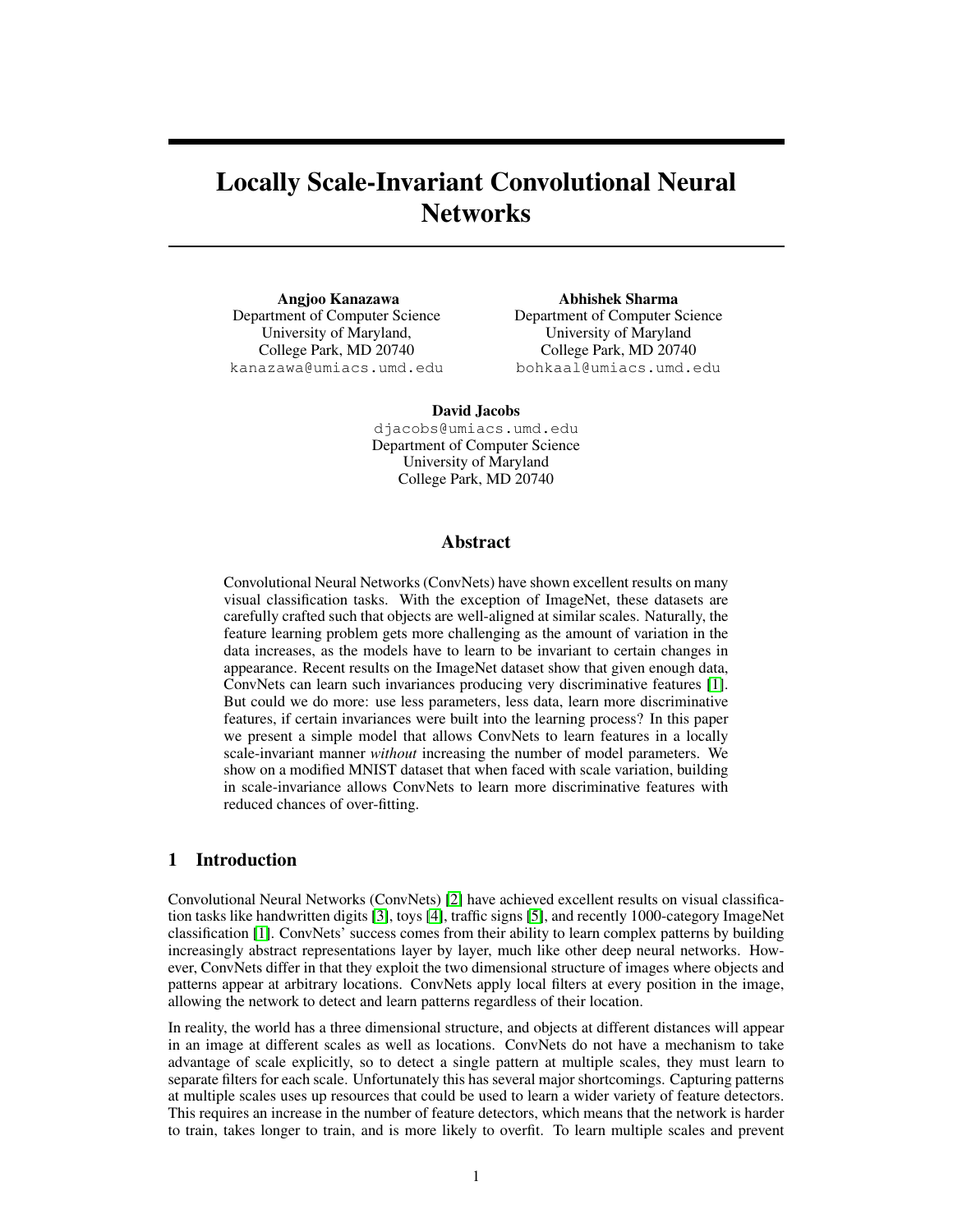overfitting, you would need a lot of training data, and even then the network will only respond to the scales seen during training. Also, detectors that capture the same pattern but at different scales are learned independently without sharing the training samples. Finally, having multiple filters of a single pattern at different scales burdens the next layer by increasing the number of configurations that indicate the presence or absence of that pattern.

In this paper, we present *scale-invariant* convolutional networks (SI-ConvNets), which applies filters at multiple scales in each layer so a single filter can detect and learn patterns at multiple scales. We max-pool responses over scales to obtain representations that are locally scale invariant yet have the same dimensionality as a traditional ConvNet layer output. The proposed architecture differs from other multi-scale approaches explored with ConvNets since scale-invariance is built in at the layer level rather than at the network level. We also achieve locally scale-invariant representation and we do not require any increase in the number of parameters to be learned. We show in our experiments that by sharing information from multiple scales, the proposed model can achieve better classification performance than ConvNets while simultaneously requiring less training data. We evaluate the proposed model on a variation of the MNIST dataset where digits appear at multiple scales, and demonstrate that the SI-ConvNets are more robust to scale variations in training data and unfamiliar scales in test data than ConvNets. Our model is complementary to other ConvNet architectures and it can easily be incorporated into existing variants, and we will make the source code available online for the research community.

# 2 Background

Several recent works have addressed the problem of explicitly incorporating transformation invariance in deep learning models. In the unsupervised feature learning domain, Sohn *et al.* [\[6\]](#page-8-5) and [\[7\]](#page-8-6) introduced transformation-invariant Restricted Boltzmann Machines (RBMs) where linear transformations of a filter are applied to each input to infer its highest activation. In these two models, the transformed filters were only applied at the center of the largest receptive field size. Our model uses an inverse transformation stage so that transformed filters can be applied densely but still retain correspondence. Our work is inspired by the success of Sohn *et al.* and our goal is to incorporate scale-invariant feature learning into the extremely successful ConvNet models [\[1\]](#page-8-0).

Tiled convolutional neural networks [\[8\]](#page-8-7) learn invariances implicitly by square-root pooling hidden units that are computed by partially un-tied weights. In comparison, our approach explicitly encodes scale invariance, and does not require the increase in the number of learned parameter that is required by un-tying of weights. [\[9\]](#page-8-8) fuses outputs of multiple ConvNets applied over multiple scales for semantic segmentation, but each ConvNet is learned independently without weight-sharing. In contrast, we jointly learn a set of feature detectors that are shared over multiple scales. [\[5\]](#page-8-4) proposes a multi-scale ConvNet where outputs of all convolutional layers are fed to the classifier. This enables them to capture information from different levels of the hierarchy, but there is no scale invariance in the features learned at a layer because each layer is only applied to the original scale.

Another influential work is that of Farabet *et al.*[\[10\]](#page-8-9), who train ConvNets over the Laplacian pyramid of images with tied weights for scene parsing problems. In their model, the entire multi-layer forward propagation is applied end to end at each scale disjointly, then right before the fully-connected layers, the responses of all scales are aligned by up-sampling and concatenated. Keeping responses from each scale allows them to capture scale-level dependencies, but at the expense of increasing the number of parameters required in the final layer. This further restricts the number of scales that can be applied; in contrast, our model is more compact and free of such restrictions. Further, their approach is motivated by the need to have large receptive field sizes to capture long-range, contextual interactions that are necessary for scene understanding. In contrast, we are interested in capturing locally scale-invariant features that are useful for image classification; hence, unlike their approach, we pool the responses over all scales in each spatial location in each layer. Pooling responses over scales in each layer as opposed to concatenating all scales in the very end has subtle but different effects in the middle layers. For example, suppose there is an image of two circles of different sizes, and a circle filter that can detect one of the circles in the image. In the architecture of Farabet *et al.*, each circle will be detected in a different scale, but they will never be recognized together until the layer where all scales are concatenated. In our architecture, both circles can be detected together and the second layer can immediately make use of the fact that there are two cir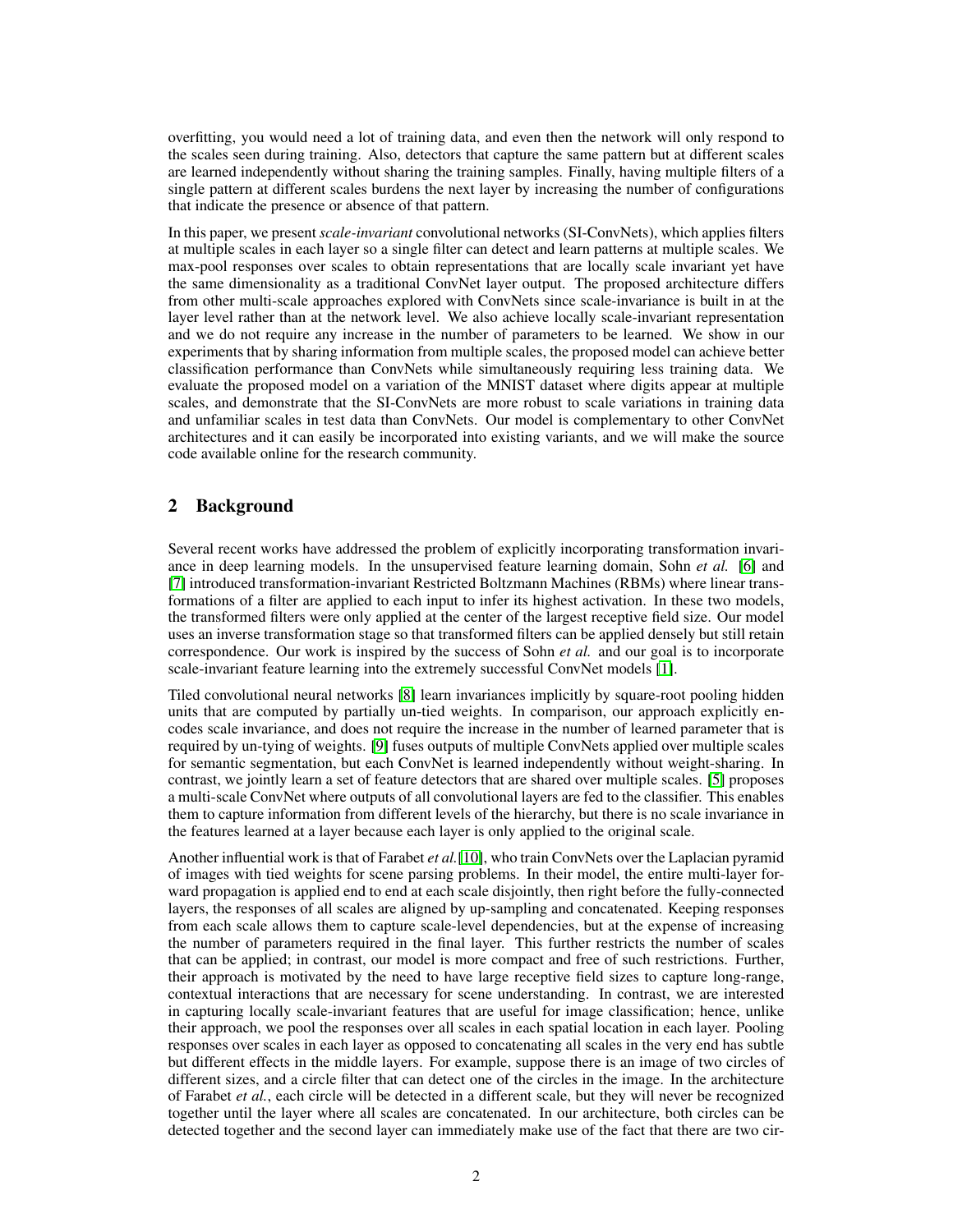cles in the image. Of course, by having two circle filters of different sizes, Farabet *et al.*'s network can also detect two circles in one scale, but at the expense of learning redundant filters. While their work demonstrates the advantages of applying ConvNets over multiple scales in scene parsing, we further investigate its effectiveness in an image classification domain with a more modular model that explicitly incorporates scale-invariance in each layer.

## 2.1 Convolutional Neural Networks

Convolutional Neural Networks (ConvNets) are a supervised feed-forward multi-layer architecture where each layer learns feature detectors of increasing complexity. The final layer is a classifier or regressor with a cost function such that the network can be trained in a supervised manner. The entire network is optimized jointly via stochastic gradient descent with gradients computed by backpropagation [\[2\]](#page-8-1). A single layer in a ConvNet is usually composed of feature extraction and nonlinear activation stages, optionally followed by spatial pooling and feature normalization.

The hallmark of ConvNets is the idea of convolving local feature detectors across the image. This idea is motivated by the fact that similar patterns can appear anywhere in the 2D layout of pixels and that nearby values present strong dependencies in natural images [\[11\]](#page-8-10). The local feature detectors are trainable filters (kernels) and their spatial extent is called the *receptive field* of the network, as it represents how much of the image the network gets to "see". The convolution operation effectively ties the learned weights at multiple locations, which radically reduces the number of trainable parameters as compared to having different weights at each location [\[2\]](#page-8-1). The output of convolving one kernel is called a *feature map*, which is sent through a nonlinear activation function σ. A feature map  $h$  at a layer is computed as

$$
h = \sigma((W * x) + b),\tag{1}
$$

where  $*$  is the convolution operator, x is the input feature map from the previous layer, W and  $b \in \mathbb{R}$ are the trainable weights and bias respectively. By having multiple feature maps, the network can represent multiple concepts in a single layer. The model may further summarize each sub-region of the feature map via max or average pooling, providing invariance to small amounts of image translation.

## 3 Scale-Invariant Convolutional Neural Network

Feature detectors in ConvNets have the ability to detect features regardless of their spatial locations in the image, but the same cannot be said for features at different scales. In this section we describe a scale-invariant ConvNet (SI-ConvNet). Our formulation also allows the output of ConvNets to be locally scale-invariant, where the representation of the same patterns at different scales will be similar  $\frac{1}{2}$  $\frac{1}{2}$  $\frac{1}{2}$ . Figure [1](#page-3-0) shows the side by side comparison of the overall structure of these two layers.

#### <span id="page-2-2"></span>3.1 Forward Propagation

Our goal is to let one feature detector respond to patterns at multiple scales. To do so, we convolve the filters over multiple resolutions in a pyramid. At each scale the exact same filters are used to convolve the image (weight-tying). Since we spatially transform the image, the outputs of convolution come in different spatial sizes. In order to align the feature maps, we apply an inverse transformation to each feature map  $2$ . Finally we max-pool the responses over all the scales at each spatial location. Pooling responses over multiple scales serves two purposes. First, it allows us to obtain a locally scale-invariant representation. Second, it summarizes the responses in a concise way that allows us to maintain the same output size as a standard convolution layer.

Specifically, let  $\mathcal T$  be a linear image transform operator that applies some spatial transformations to an input x. Then, for a set of n transformation operators  $\{\mathcal{T}_1, \ldots, \mathcal{T}_n\}$ , a feature map, h, is computed

<span id="page-2-0"></span><sup>&</sup>lt;sup>1</sup>Given that the patterns share the same center. When the center of the patterns are shifted, the output will be similar but at different locations, i.e. a shift-equivariant representation

<span id="page-2-1"></span><sup>&</sup>lt;sup>2</sup>When the stride is equal to the size of the kernel, applying the inverse transformation gives direct correspondence between convolution outputs. When it's not, after applying the inverse transformation, the output has to be either cropped or padded with 0s to be properly aligned.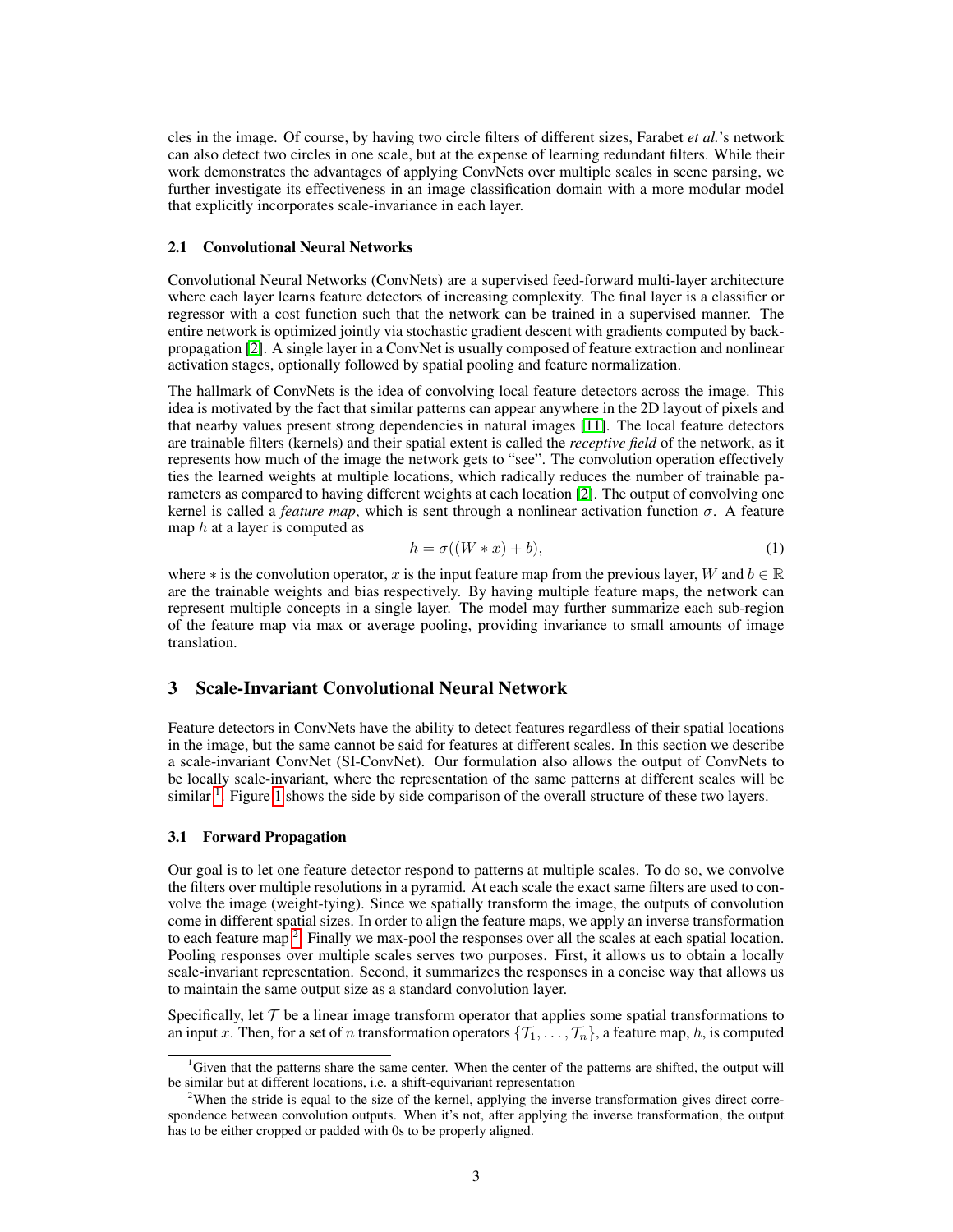<span id="page-3-0"></span>

Figure 1: Side-by-side comparison of the structure of a (a) convolution layer and the proposed (b) *scaleinvariant* convolution layer. The black bold box is the feature detector kernel in both figures. In (b), first, the image pyramid is constructed by scaling the input (only 3 scales shown for brevity). Second, the same kernel is convolved across the input in each scale. Third, the responses of the convolution in each scale are normalized. Finally, responses are pooled over scale at each spatial location obtaining a locally scale-invariant representation. Note the input and output size of (a) and (b) are the same.

as:

$$
\hat{z}_i = (W * \mathcal{T}_i(x)) + b \tag{2}
$$

$$
z_i = \mathcal{T}_i^{-1}(\hat{z}_i) \tag{3}
$$

$$
h = \sigma\left(\max_{i \in \{1, \dots, n\}} [z_i]\right). \tag{4}
$$

Note that  $\hat{z}_i \in \mathbb{R}^{h_i \times h_i \times m}$ , where  $h_i$  is the size of the output of convolution in the *i*-th transformed input, and  $z_i \in \mathbb{R}^{h_0 \times h_0 \times m}$  for all i, where  $h_0$  is the canonical output size when all responses are aligned and m is the number of feature maps used.  $\mathcal{T}_1$  is always the identity transformation, so when  $n = 1$  the framework is equivalent to traditional ConvNets.

Figure [2](#page-4-0) illustrates this idea with sample inputs  $x_1$  and  $x_2$  that have the same "V" pattern but at different scales. W is a "V" detector that this ConvNet has learned. With this  $\hat{W}$ , a standard convolution layer will only activate  $x_2$  whose "V" pattern matches the size of "V" in W. However, in a scale-invariant convolution layer,  $x_1$  and  $x_2$  undergo scale transformations where W can be matched in one of the scales, allowing W to detect the pattern on both  $x_2$  and  $x_1$ . The responses are aligned via inverse transformation and the final output is the maximum activation at each spatial location. The path of the winning scale is shown in bold lines.

Since convolving a pyramid of images with a single filter is analogous to convolving a single image with filters of different sizes, using n scales is analogous to increasing the number of feature maps by  $n$  times without actually paying the price of having more parameters. This allows us to train a more expressive model without increasing the chances for over-fitting.

The image transform operator  $\mathcal{T}(x)$  is parametrized by a single scale factor s where each 2D location  $\vec{x}$  in the transformed image is computed by a linear interpolation of the original image around  $s^{-1}\vec{x}$ . We use bilinear interpolation to compute the coefficients. Note that while we focus on scale invariance in this paper, the framework is applicable to other linear transformations. The transformation coefficients can be precomputed, so applying the transformation is efficient. However, there is an increase in the number of convolution operations required since each scaled input must be convolved. The increase is dominated by the largest scale factor  $s_n$  and the step sizes  $r > 1$  between each scale. Explicitly, the increase in the number of convolutions in a layer is  $s_n^2\left[\frac{1-(1/r)^n}{1-(1/r)}\right]$  $\frac{(-1/r)^n}{1-(1/r)}$ ]. Please refer to the supplementary material for details.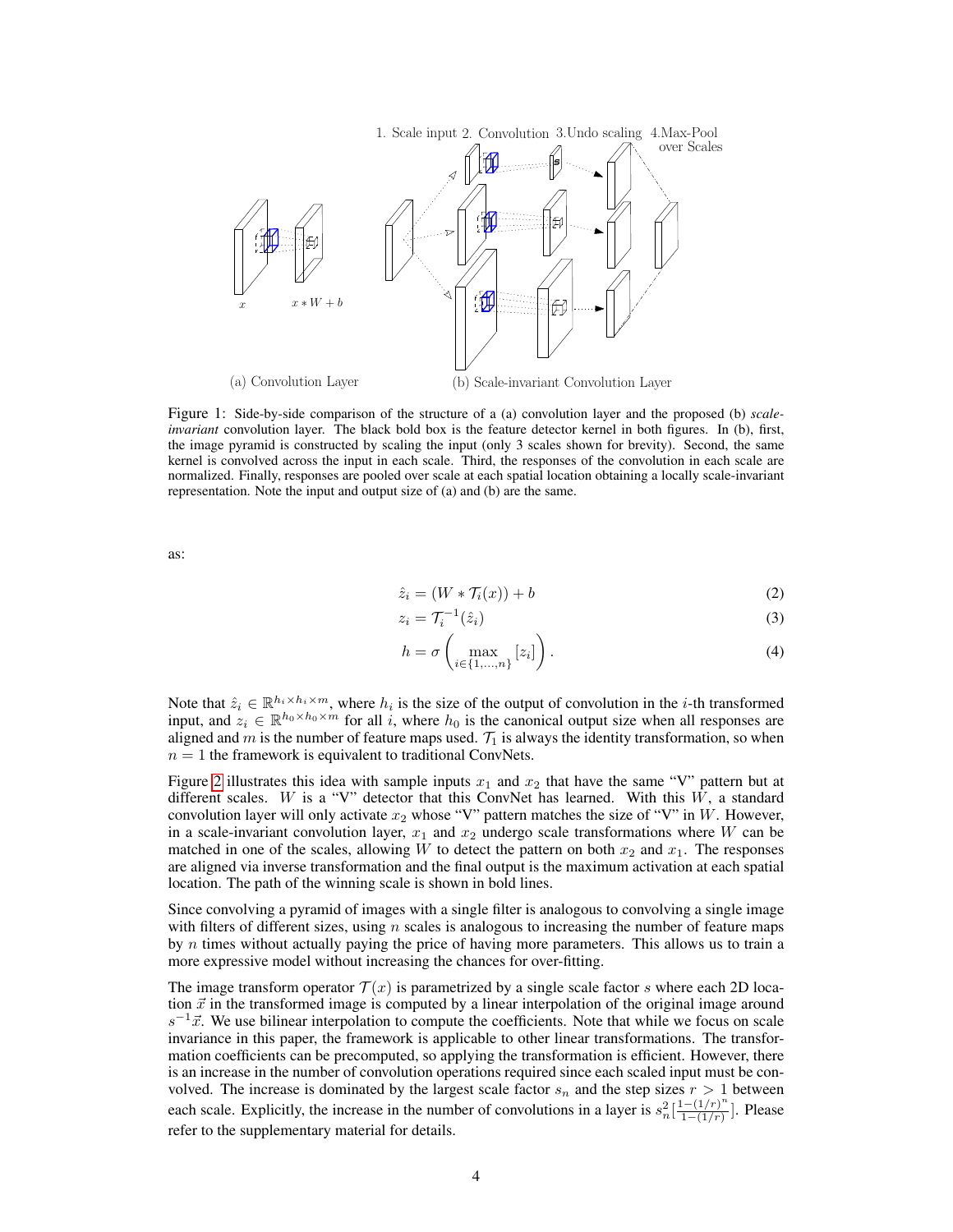<span id="page-4-0"></span>

Figure 2: An illustration showing that a single feature detector  $W$  can detect the features in images  $x_1$  and  $x_2$  despite their scale difference: In a standard convolution layer, W will only highly respond to  $x_2$  because of the scale difference between W and  $x_1$ . However, in a scale-invariant convolution layer, W can respond well to  $x_1$  when it is scaled to twice its original size. Thus both  $x_1$  and  $x_2$ achieve similar feature representation. The bold arrows indicate the winning scale that is used in the final representation. Only two scales are shown here for illustration purposes.

## 3.2 Backward Propagation

Since the scale-invariant convolution layer consists of just linear and max operations, its gradients can be computed by a simple modification of the back-propagation algorithm. Backprop for maxpooling over scale is implemented by using the argmax indices, analogous to how backprop is done for spatial max-pooling. For scale transformations, the error signal is propagated through the bilinear coefficients used to compute the transformation. Please refer to the supplementary materials for the detailed derivations.

# 4 Experiments

We first compare the performance of the proposed method, referred to as "SI-ConvNet", against other baseline methods including traditional ConvNets. For all the experiments we carried out, all networks share the exact same hyper-parameters and architecture, except that the convolution layers that are replaced by scale-invariant convolution layers. We implement our method using the opensource Caffe framework [\[12\]](#page-8-11), and our code will be available online.

In order to evaluate the effectiveness of SI-ConvNets we must experiment with a dataset where objects come at variety of scales, since there is not much gain that can be obtained from learning in a scale-invariant manner when there is no scale variation in data. Unfortunately, most of the benchmark datasets for evaluating ConvNets do not fit this category. Therefore, we experiment with the modified MNIST handwritten digit classification dataset introduced in [\[6\]](#page-8-5) called *MNIST-scale*. It consists of 28 × 28 gray-scale images, where each digit is randomly scaled by a factor  $s \in \mathcal{U}(0.3, 1)$ without making any truncation of the foreground pixels.

Unless otherwise noted, the architectures used in this experiment consist of two convolutional layers with 36 and 64 feature maps of 7x7 and 5x5 kernels respectively, a fully connected layer with 150 hidden nodes, and a soft-max logistic regression layer. The network architecture is modeled after the ConvNets of [\[13\]](#page-8-12) that achieve state-of-the-art on the original MNIST dataset, and we use the same pre-processing method and hyper-parameters unless otherwise noted. We don't use techniques such as data augmentation, dropout or model averaging to simplify the comparison between a con-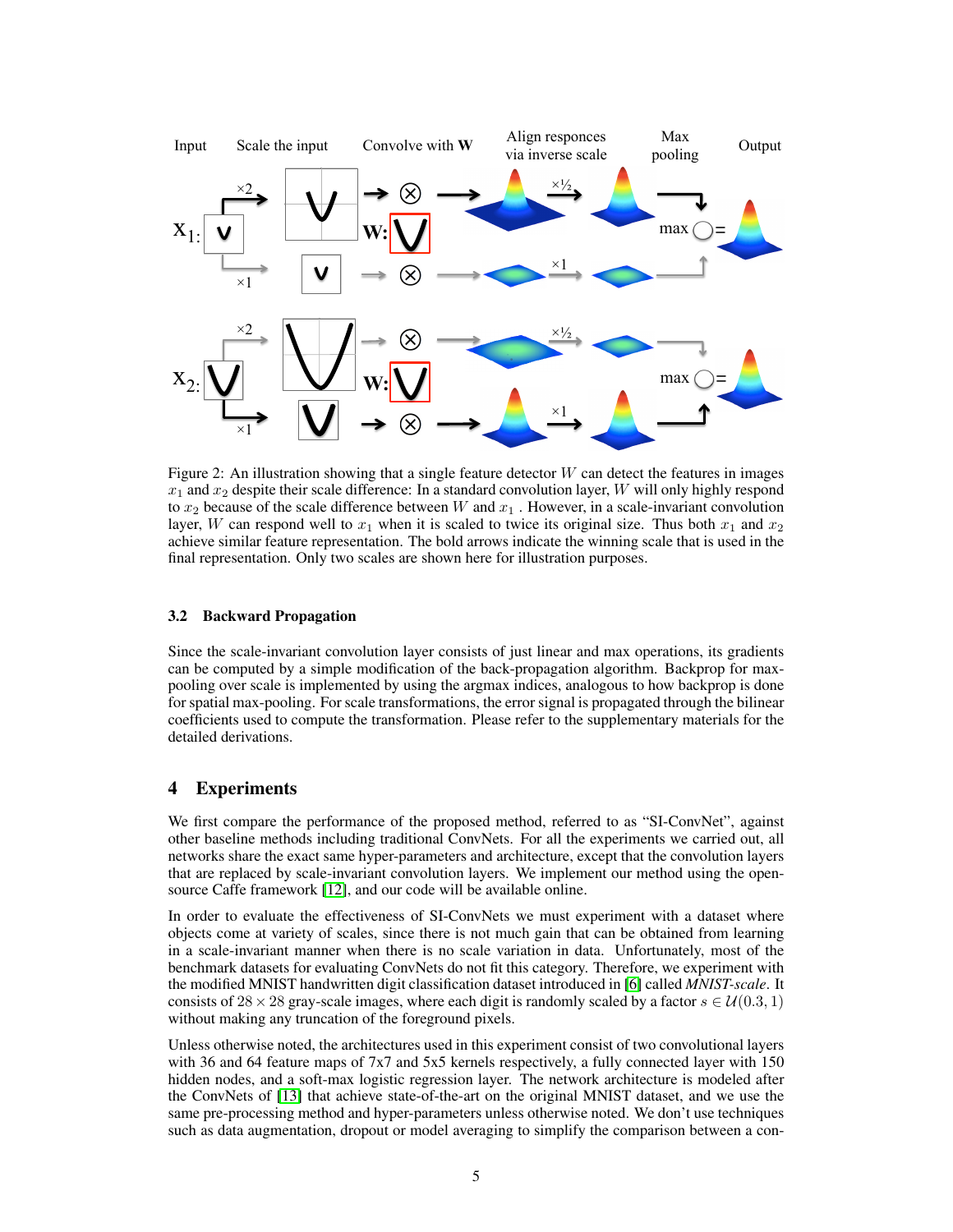volution layer and the proposed scale-invariant convolution layer <sup>[3](#page-5-0)</sup>. Only the kernel size of the first convolution layer and weight decay parameter were re-tuned for the MNIST-Scale dataset using a subset of training data on a ConvNet and are fixed for all networks. The networks are trained for 700 epochs and the test error after 700 epochs are reported. All networks share the same random seed. The scale-invariant convolution layer uses six scales from 0.6 to 2 at a scale step of  $2^{1/3} = 1.26$ , i.e. scales at  $1.26[-2.3]$ . The details of the parameters used in each experiment are provided in the supplementary materials.

### 4.1 MNIST-Scale

In this experiment we compare our proposed network with ConvNets, the hierarchical ConvNets of Farabet *et al.* [\[10\]](#page-8-9), Restricted Boltzmann Machine (RBM) and its scale-invariant version of Sohn *et al.* [\[6\]](#page-8-5). Following the experimental protocol of [\[6\]](#page-8-5), we train and test each network on 10,000 and 50,000 images respectively. We evaluate our models on 6 train/test folds and report the average test error and the standard deviation. We use the same architecture and scale parameters for hierarchical ConvNets. The results are shown in Table [1.](#page-5-1) SI-ConvNet outperforms both ConvNet and hierarchical ConvNet by more than 10%. Hierarchical ConvNet slightly underperforms ConvNet, possibly due to overfitting as it has 6 times more parameters than ConvNet/SI-ConvNet. In the scene classification context for which hierarchical ConvNet was introduced, pixel-level labels exist providing much more training data compared to the image classification settings. This result emphasizes the strength of SI-ConvNet, which achieves scale-invariant learning while keeping the number of parameters fixed. There is large gap between RBM models and the ConvNets due to the fact that RBMs are unsupervised models and that their architecture is shallow with only one feature extraction layer. However, the relative error difference between the original and the scale-invariant version of the RBMs and ConvNets are comparable at 9.8% and 10% respectively for SI-RBM and SI-ConvNet. This shows that SI-ConvNet is obtaining similar improvements for being scale-invariant and that it is a good supervised counterpart of scale-invariant models.

| Table 1: Test Error on MNIST-Scale of various methods. |  |  |  |
|--------------------------------------------------------|--|--|--|
|--------------------------------------------------------|--|--|--|

<span id="page-5-1"></span>

| <b>Method</b>                        | Test Error $(\%)$ on 6 train/test fold |
|--------------------------------------|----------------------------------------|
| Restricted Boltzman Machine (RBM)[6] | 6.1                                    |
| Scale-invariant RBM [6]              | 5.5                                    |
| Convolutional Neural Network [13]    | $3.48 \pm 0.23$                        |
| Hierarchical ConvNets [10]           | $3.58 \pm 0.17$                        |
| Scale-Invariant ConvNet (this paper) | $3.13 \pm 0.19$                        |

## 4.1.1 Measuring Invariance

We investigate the scale-invariance achieved by our model using the invariance measure proposed in Goodfellow et al [\[14\]](#page-8-13). In this method, a neuron  $h_i(x)$  is said to fire when  $h_i(x) > t_i$ . Each  $t_i$  is chosen so that the recall,  $G(i) = \sum |h_i(x) > t_i|/N$ , over N inputs is greater than 0.01. A set of transformations  $T$ is applied to the images that most activate the hidden unit, and the number of times the neuron fires in response to the transformed inputs is recorded. The proportion of transformed inputs that a neuron fires to is called the *local firing rate*, L(i), which measures the robustness of the neuron to  $\mathcal T$ . High  $L(i)$ value indicates invariance to  $T$ , unless the neuron is easily fired by arbitrary inputs. Therefore, the invariance score of a neuron is computed as the ratio of its invariance and selectivity i.e.  $L_i/G_i$ . We report the average of the top 20% highest scoring neurons ( $p = 0.2$ ). Please see [\[14\]](#page-8-13) for more details.

<span id="page-5-2"></span>

Figure 3: Scale-invariance measure (larger the better).

<span id="page-5-0"></span><sup>3</sup>Note that in [\[13\]](#page-8-12), ConvNet *without* dropout achieves state-of-the-art performance along with ConvNet with dropconnect.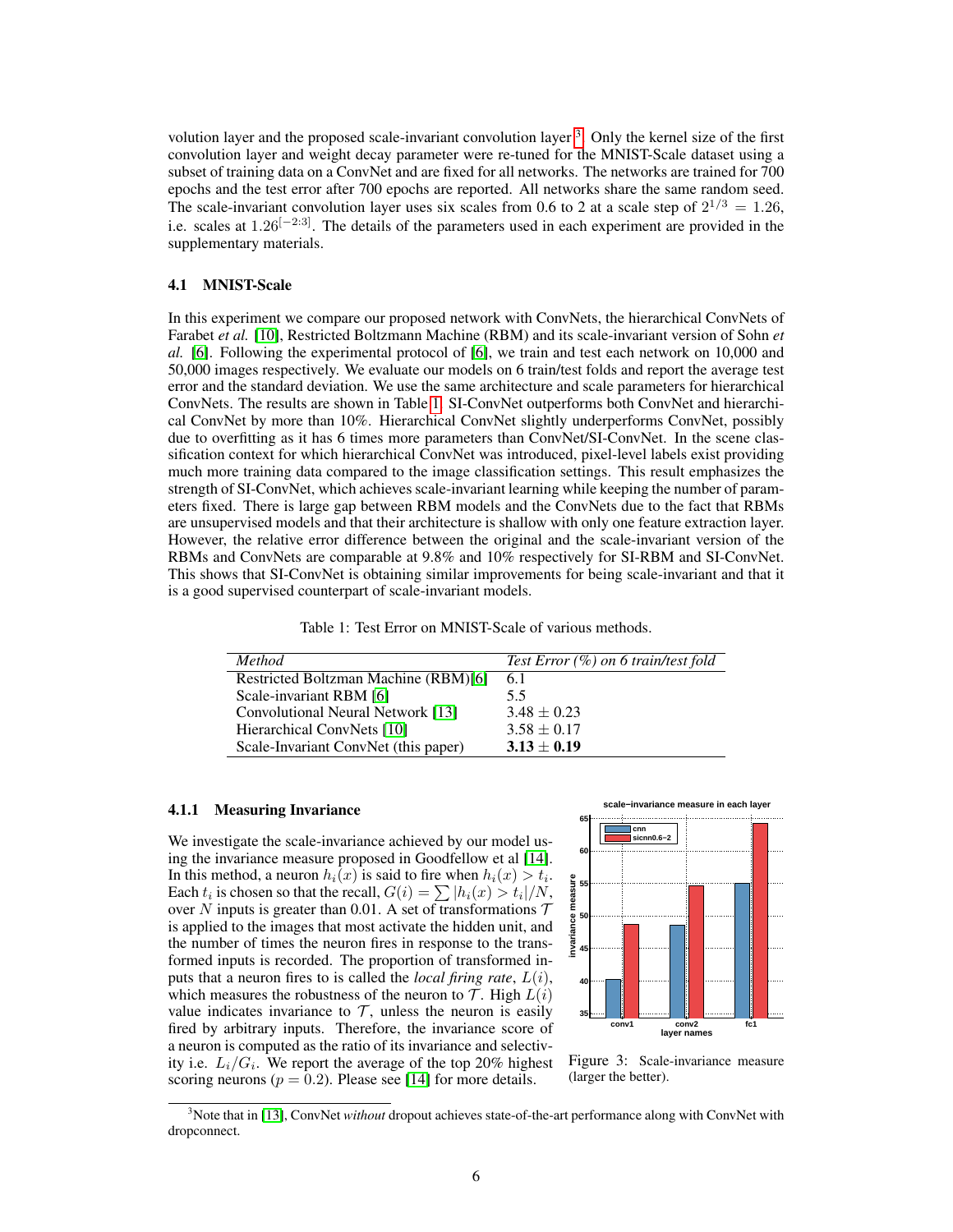Here  $\mathcal T$  consists of scaling the images with values in [0.3, 1.2] with step size 0.1. Figure [3](#page-5-2) shows the invariance score of ConvNet and SI-ConvNet measured at the end of each layer. We can see that by max-pooling responses over multiple scales, SI-ConvNets produce features that are more scale-invariant than those from ConvNets.

#### 4.1.2 Effect of training data and number of parameters

We further evaluate SI-ConvNet by varying the number of training samples and feature maps in the first two layers. For these experiments we report the test error on 10,000 images.

As discussed in subsection [3.1,](#page-2-2) using n scales in a scale-invariant convolution layer that has m kernels resembles a network that has  $nm$  kernels without actually having to increase the number of parameters by  $n$  times. One of the biggest disadvantages of ConvNets is that it requires more training data as the number of parameters increase. By keeping the number of parameters fixed, SI-ConvNets can train a  $n$  times wider and thus more powerful network at a less demanding amount of training data. Being able to share information between the same patterns at multiple scales further allows SI-ConvNets to learn better features with less data. In contrast, ConvNets learn multiple filters for the same pattern independently, and learning those filters well requires many examples of that pattern at each scale.

<span id="page-6-0"></span>

<span id="page-6-1"></span>Figure 4: (a) Test error vs number of feature maps in the first two layers. (b) Test error vs amount of training data in units of 1000, where SI-ConvNet is shown to be less prone to over-fitting.

Figure [4a](#page-6-0) plots test error as the number of feature map is varied, where SI-ConvNets consistently outperforms ConvNets. Since given enough feature maps, ConvNets can learn a feature detector for each scale, we observe that the gap decreases as the number of feature maps increases. Figure [4b](#page-6-1) plots test error as the amount of training data changes. Again, SI-ConvNet consistently achieves lower error than ConvNet, where their gap decreases as training data increases. This shows that SI-ConvNets can learn a better model with less training data.

## 4.1.3 Robustness to Unfamiliar Scales and Scale Variation

In the following two experiments, we increase the image sizes of the MNIST-scale dataset from 28x28 to 40x40 so that we can experiment with a wider range of scale variation. In order to account for the larger scale range, we change the scales used in SI-ConvNet from 5 scales in [0.6-2] to 5 scales in [0.5 - 2.7] for these two experiments. We train and test on 10,000 images.

First we evaluate the ability to correctly classify images that are less common in the training data. Here the training data is scaled by factors sampled from a Gaussian  $\mathcal{N}(1, 0.24)$  rather than a Uniform distribution. The digits in the test data are scaled to one particular scale factor and we vary the test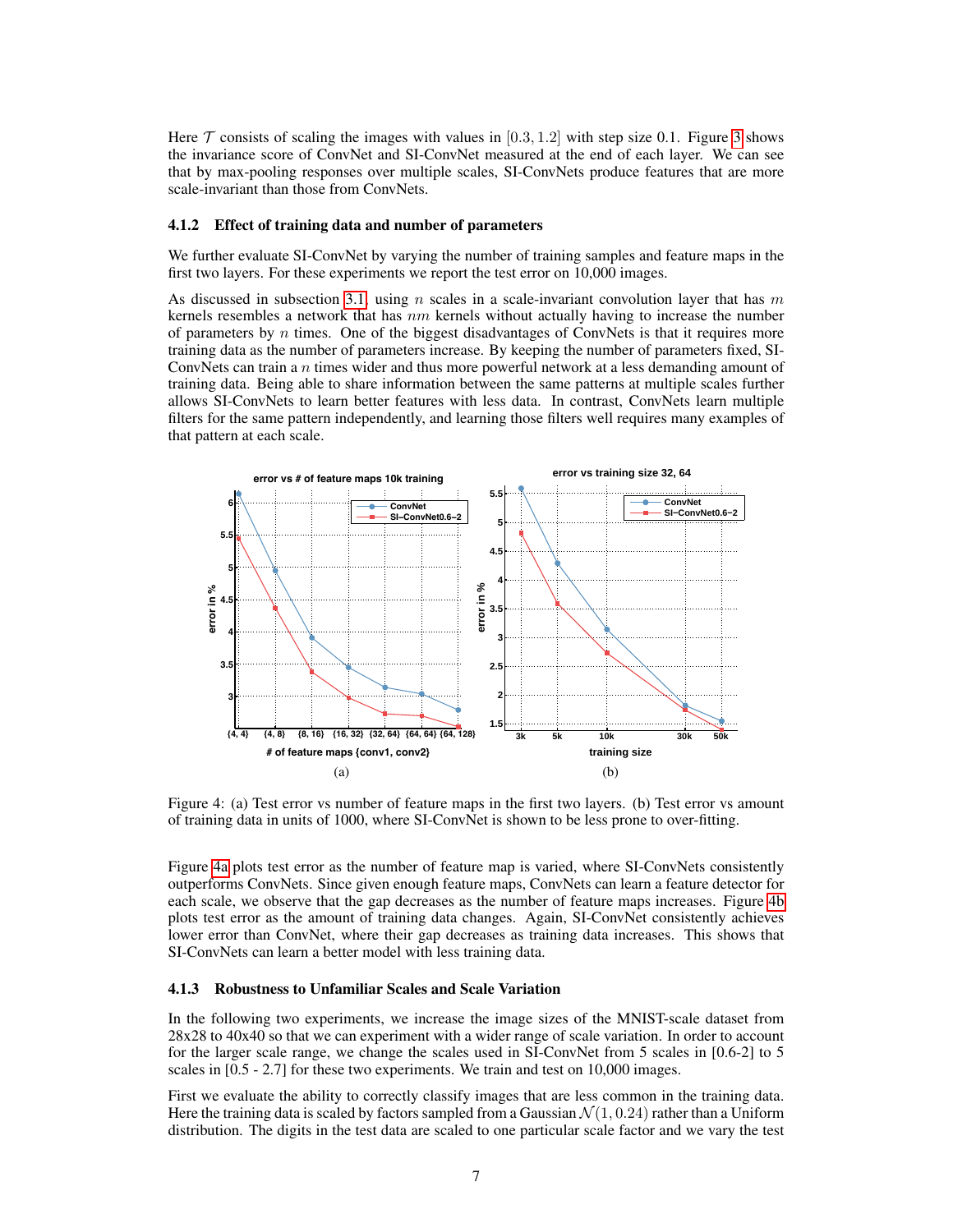scale factor between [0.4, 1.6], which correspond to about  $\pm 2\sigma$  away from the mean. The further away the test scale factor is from the mean, the more challenging the problem gets since not many training samples have been observed at that scale during the training. We expect ConvNet and SI-ConvNet to do similarly around the mean but ConvNet to get progressively worse as scale moves away from the mean as it cannot reuse the filters it learned for inputs of different scales. As shown in Figure [5a,](#page-7-0) our results verify this trend, where SI-ConvNet outperforms ConvNet even at the mean. Average reduction in the relative error is 25% and at the two ends of the scales 0.4 and 1.6, the relative error reduction is 20% and 47% respectively. The lack of symmetry around the mean is possibly due to the fact that digit classification becomes extremely difficult even for humans when digits are very small. (For example, at the scale of 0.4, the actual digit sizes are around 8x8.)

Next we evaluate robustness to scale variation by increasing the range of scale present in training and test data while keeping the number of parameters and training samples fixed. The scale factors are sampled from a uniform distribution in the range  $[a, b]$ . The results in Figure [5b](#page-7-1) show that SI-ConvNets consistently outperform ConvNets, and that the error of SI-ConvNets increases at a lower rate than ConvNets as the scale variation increases. This shows the weakness of ConvNets which has to learn redundant filters for digits that come at a wide variety of scales, and that SI-ConvNets is making a more efficient use of its resources in terms of the number of parameters and training data.

<span id="page-7-0"></span>

<span id="page-7-1"></span>Figure 5: (a) Test error vs scale of digits at test time, where digits in the training data is scaled by a factor sampled from a Gaussian distribution centered at 1. The two extremes ends are about 2 standard deviation away from the mean. Classification is more challenging the further away the scales are from the mean, since less number of training data were available. The large gap between SI-ConvNets and ConvNets at the ends show that SI-ConvNets are more robust to images at unfamiliar scales. (b) Test error vs range of uniform distribution used to scale training data. Lower growth of error of SI-ConvNets shows that it can learn better features given the same resources when the data complexity increases.

# 5 Conclusion

We introduced an architecture that allows locally scale-invariant feature learning and representation in convolutional neural nets. By sharing the weights across multiple scales and locations, a single feature detector can capture that feature at arbitrary scales and locations. We achieve locally scaleinvariant feature representation by pooling detector responses over multiple scales. Our architecture is different from previous approaches in that scale-invariance is built into each convolution layer independently. Because we maintain the same number of parameters as traditional ConvNets while incorporating the scale prior, we can learn features more efficiently with reduced chances of overfitting. Our experiments show that SI-ConvNets outperform ConvNets in various aspects.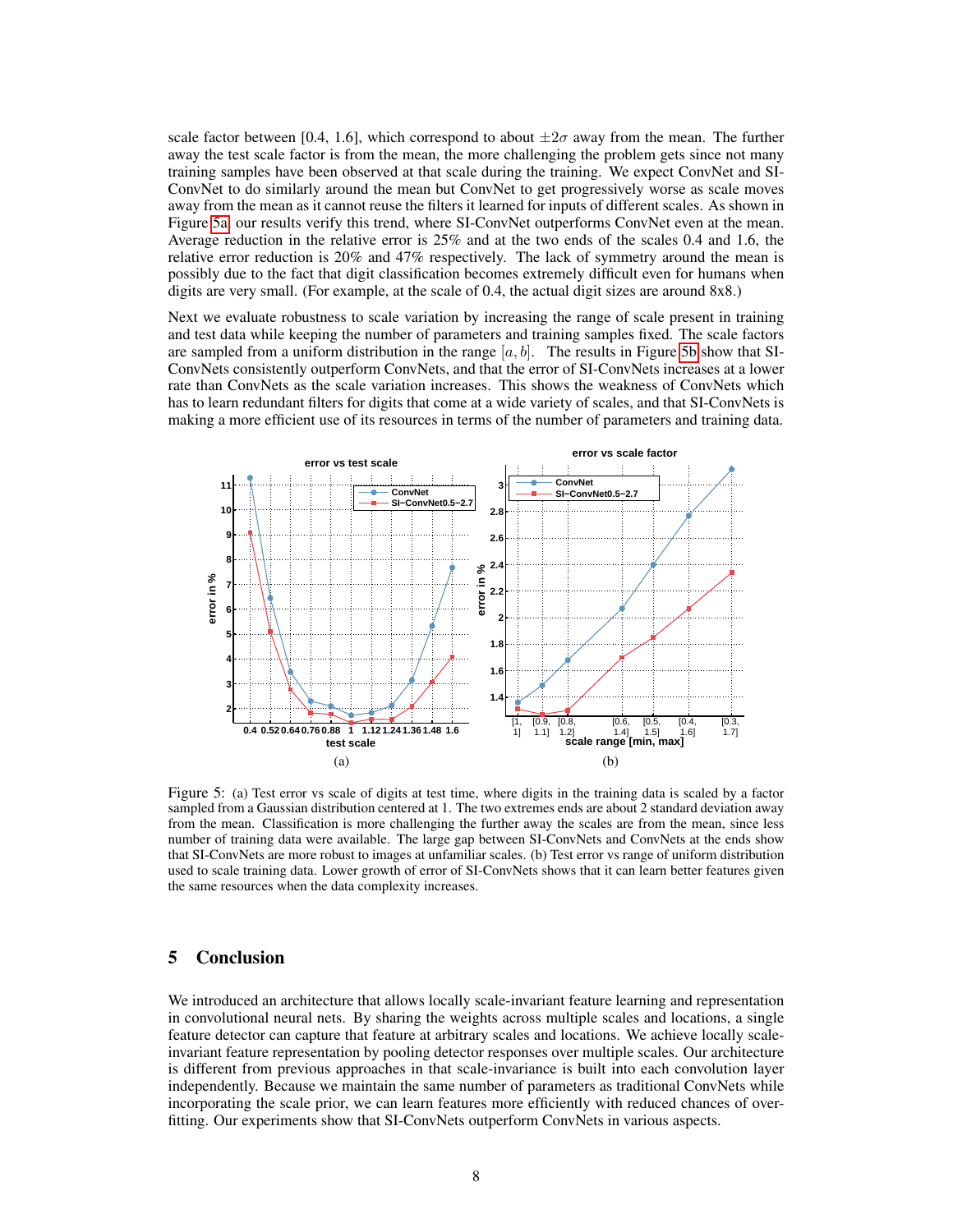#### **References**

- <span id="page-8-0"></span>[1] Alex Krizhevsky, Ilya Sutskever, and Geoffrey E. Hinton. Imagenet classification with deep convolutional neural networks. In *NIPS*, 2012.
- <span id="page-8-1"></span>[2] Yann Lecun, Lon Bottou, Yoshua Bengio, and Patrick Haffner. Gradient-based learning applied to document recognition. pages 2278–2324, 1998.
- <span id="page-8-2"></span>[3] Y. LeCun, B. Boser, J. S. Denker, D. Henderson, R. E. Howard, W. Hubbard, and L. D. Jackel. Handwritten digit recognition with a back-propagation network. In *NIPS*, 1990.
- <span id="page-8-3"></span>[4] Yann LeCun, Fu Jie Huang, and Leon Bottou. Learning methods for generic object recognition ´ with invariance to pose and lighting. In *CVPR*, 2004.
- <span id="page-8-4"></span>[5] Pierre Sermanet and Yann LeCun. Traffic sign recognition with multi-scale convolutional networks. In *Proceedings of International Joint Conference on Neural Networks (IJCNN'11)*, 2011.
- <span id="page-8-5"></span>[6] Kihyuk Sohn and Honglak Lee. Learning invariant representations with local transformations. In *ICML*, 2012.
- <span id="page-8-6"></span>[7] Jyri J. Kivinen and Christopher K. I. Williams. Transformation equivariant boltzmann machines. In *Artificial Neural Networks and Machine Learning (ICANN)*, 2011.
- <span id="page-8-7"></span>[8] Quoc V. Le, Jiquan Ngiam, Zhenghao Chen, Daniel Jin hao Chia, Pang Wei Koh, and Andrew Y. Ng. Tiled convolutional neural networks. In *NIPS*, 2010.
- <span id="page-8-8"></span>[9] Jose M. Alvarez, Yann LeCun, Theo Gevers, and Antonio M. Lopez. Semantic road segmentation via multi-scale ensembles of learned features. In *ECCV Workshop on Computer Vision in Vehicle Technology: From Earth to Mars*, 2012.
- <span id="page-8-9"></span>[10] Clément Farabet, Camille Couprie, Laurent Najman, and Yann LeCun. Learning hierarchical features for scene labeling. *IEEE Trans. Pattern Anal. Mach. Intell*, 2013.
- <span id="page-8-10"></span>[11] Yoshua Bengio, Aaron C. Courville, and Pascal Vincent. Representation learning: A review and new perspectives. *IEEE Trans. Pattern Anal. Mach. Intell*, 35(8), 2013.
- <span id="page-8-11"></span>[12] Yangqing Jia. Caffe: An open source convolutional architecture for fast feature embedding. <http://caffe.berkeleyvision.org/>, 2013.
- <span id="page-8-12"></span>[13] Li Wan, Matthew D. Zeiler, Sixin Zhang, Yann LeCun, and Rob Fergus. Regularization of neural networks using dropconnect. In *ICML*, volume 28, 2013.
- <span id="page-8-13"></span>[14] Ian J. Goodfellow, Quoc V. Le, Andrew M. Saxe, Honglak Lee, and Andrew Y. Ng. Measuring invariances in deep networks. In *NIPS*, 2009.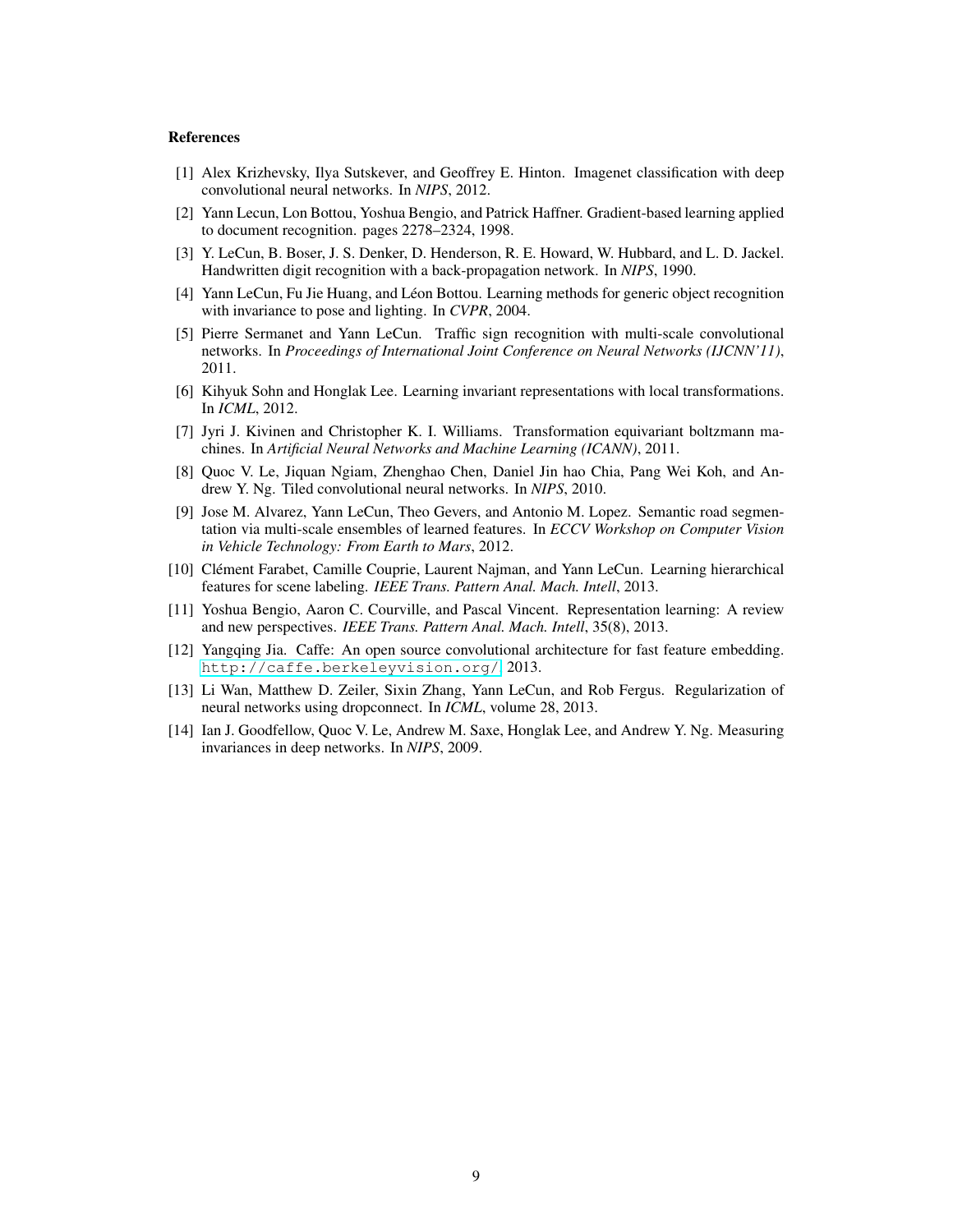# Appendix

#### A Back-propagation

In order to align the notation of back-propagation to that of an ordinary multi-layer neural network, we re-write each step in the forward propagation of a scale-invariant convolution layer as a matrixvector multiplication.

Let  $x^l$  be a vectorized input at layer l of length  $n$  ( $n = hwc$  for a h by w by c image). The spatial transformation  $\mathcal{T}(x)$  can be written as a matrix-vector multiplication of a n by m matrix T that encodes the interpolation coefficients, where  $n$  and  $m$  are the dimensionality of the original and the transformed input respectively. With bilinear interpolation, each row of  $\overline{T}$  has 4 non-zero coefficients.

The convolution operation can be written as a matrix-vector multiplication by encoding  $W$  as a Toeplitz matrix. Then, the forward propagation at layer  $l$  is

$$
z_i^l = \hat{T}_i[toep(W)(T_i x^{l-1}) + b^l]
$$
\n
$$
(5)
$$

$$
h^{l} = \sigma\left(\max_{i \in \{1, \ldots, n\}} [z_i]\right),\tag{6}
$$

where  $T_i$  is the matrix encoding the *i*-th transformation where images are scaled to different sizes,  $\hat{T}_i$  is the matrix encoding the *i*-th inverse transformation used to align the responses of convolution on each scale.  $toep(W)$  is the kernel matrix encoded as a Toeplitz matrix.

Then, the error signal from the previous layer  $\delta^{l+1}$  can be propagated by equations

$$
\delta_i^{l+1} = \mathbb{1}\left(\operatorname{argmax}_{j\in\{1,\ldots,n\}}[z_j] = i\right) \odot \sigma'(z) \tag{7}
$$

$$
\delta_i^l = \operatorname{toep}(W)^{\mathsf{T}}(\hat{T}_i^{\mathsf{T}} \delta_i^{l+1})
$$
\n(8)

$$
\delta^l = \sum_i T_i^{\mathsf{T}} \delta_i^l,\tag{9}
$$

where  $\odot$  is the element-wise multiplication. Equation (3) applies the derivative of the activation function to the error signal and distributes the error into  $n$  separate errors using the argmax indices to un-pool the max-pooling stage. Equation (4) propagates the error based on the linear weights  $\hat{T}_i$ and  $W$  similar to the way the error is propagated in a traditional ConvNet. Then in Equation (5), the error is propagated through the initial spatial transformation and is accumulated to complete the propagation of this layer.

#### B Time Analysis

We discuss the increase in the number of convolution operations required in a scale-invariant convolution layer compared to a traditional convolution layer.

Given an  $n \times n \times m$  input image and a kernel of size  $k \times k \times m$ , a traditional convolution layer computes the linear combination of the kernel and a local region  $(n-k+1)^2 = \mathcal{O}(n^2)$  times (using "valid" convolution at the borders). For a scale-invariant convolution layer that uses  $t$  scales at a step size of  $s > 1$  whose largest scale factor is  $s^k$ , the input image is scaled to t different images of size  $[s^k n, \cdots, s^{k-t} n]$ .

So the number of linear combinations to be computed on all of the scaled inputs is

$$
(skn - k + 1)2 + \dots + (n - k + 1)2 + \dots + (sk-tn - k + 1)2.
$$
 (10)

The summation of the quadratic terms is a geometric series,

$$
s^{2k}n^2 + \dots + n^2 + \dots + s^{2(k-t)}n^2 \tag{11}
$$

$$
= n^2 s^{2k} [1 + \frac{1}{s^2} + \frac{1}{s^4} + \dots + \frac{1}{s^{2t}}]
$$
 (12)

$$
= n^2 s^k \sum_{i=0}^t \left(\frac{1}{s}\right)^{2i}.
$$
 (13)